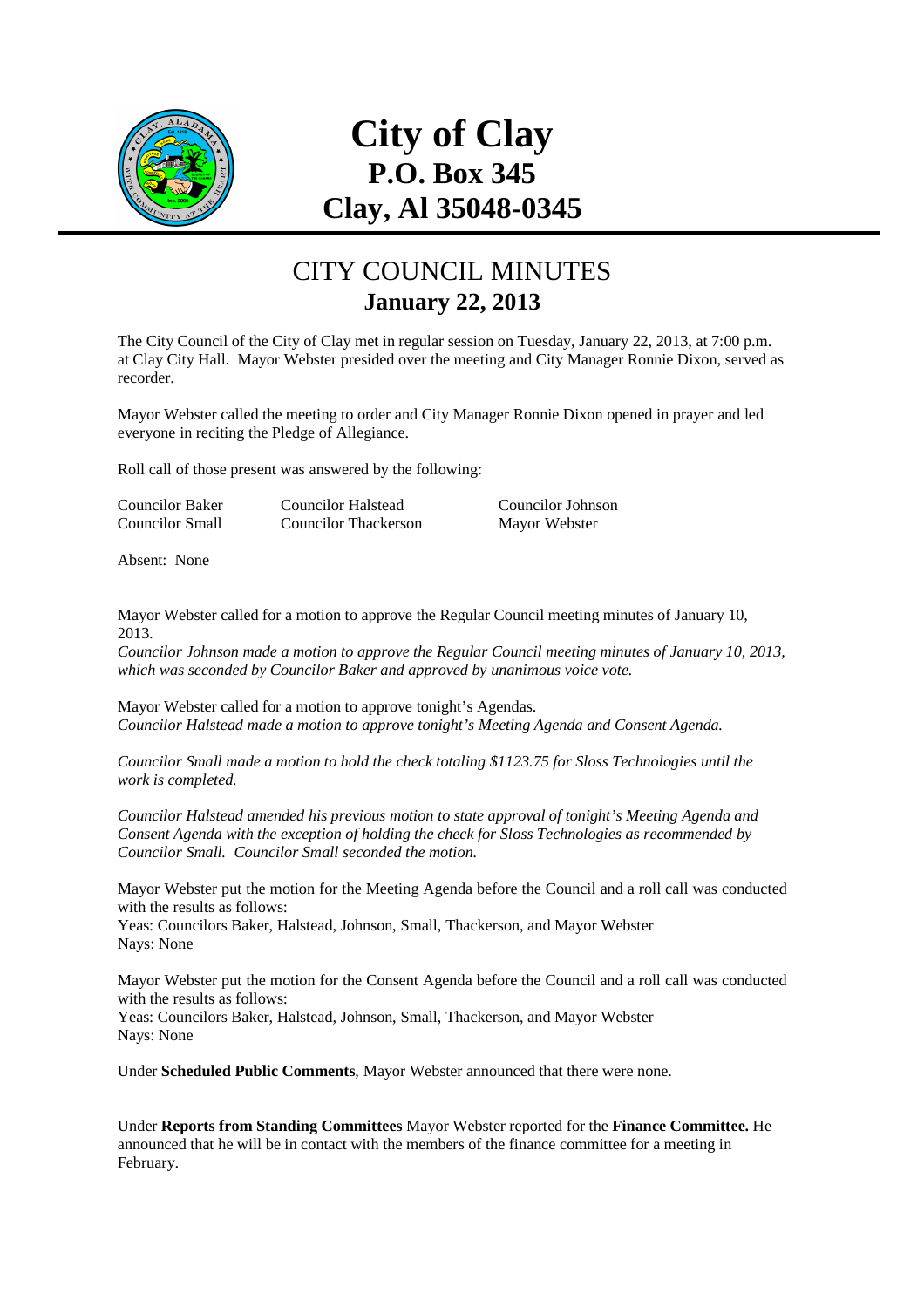

Councilor Baker was recognized for a report from the **Public Safety Committee**. Councilor Baker announced that the Public Safety Committee had their first meeting and for the time being they will try to meet every two weeks. The next meeting will be on Tuesday, January 29, at City Hall. Councilor Baker discussed the Committees recommendation to spend \$6,000 or \$7,000 per month for extra deputies in lieu of hiring one extra full time deputy.

*Councilor Baker discussed extra security with Deputy Scott and made a motion to increase the monthly expenditures for extra patrol to allow up to \$7,000.00 per month on a monthly basis, which was seconded by Councilor Johnson and approved by unanimous voice vote.* 

Councilor Baker discussed acquiring cars for the reserve deputies. He announced that the Public Safety Committee recommends this as a cost effective way to put more Deputies on the streets. Mayor Webster stated that he has spoken with Sheriff Hale about getting their low mileage cars being replaced by the new Tahoes the Jefferson County Sheriff's Department will obtain.

Councilor Halstead was recognized for a report from the **Committee on Community Development and Annexations and the Building Inspections Department**. Councilor Halstead applauded the Inspections Department for their work, reviewing the amount and types of inspections completed in the last week. He also announced that the Committee of Community Development and Annexations still needs three or four voting members. Mayor Webster suggested that Councilor Halstead contact Mark Sims. He stated that the Committee will probably meet twice per month in the beginning and gradually move to once per month.

Councilor Halstead scheduled the first Abatement Board meeting for January 31 in the City Hall Conference Room. He will invite Lynn Burch for transition purposes.

More new businesses are showing interest in the City's vacant commercial buildings.

Under **Committee on Schools, Seniors Advisory Board Liaison and Planning and Zoning Councilor Ex-Officio**, Councilor Johnson reported that the School Committee met with the principals from Clay schools to discuss the schools' needs. Councilor Johnson asked anyone interested in volunteering for the reading program to contact City Hall. Clay Elementary is hosting a Clay Cares Random Acts of Kindness in remembrance of the January 23, 2012 tornado. The City of Clay is also hosting a tornado commemoration event on Saturday, January 26, at Cosby Lake. The BZA met and granted variances for Dollar General and Sterling Glen subdivision. She thanked the Senior Center Co-Directors for attending the meeting.

Councilor Small was recognized for a report from the **Public Work Department and Library Board** and announced the Library Board will meet on January 29 to discuss signs for the library and an outdoor reading area, both results from a grant received. He thanked the Public Works Department for their work during the snow. Councilor Small discussed a previous motion to buy a side arm cutter. He stated that the vendor has been unable to produce the side arm cutter.

*Councilor Small made a motion to rescind the order for the side arm cutter which was seconded by Councilor Halstead.* 

*The motion was put before the Council and a roll call vote was conducted with the results as follows: Yeas: Councilors Baker, Halstead, Johnson, Small, Thackerson, and Mayor Webster Nays: None*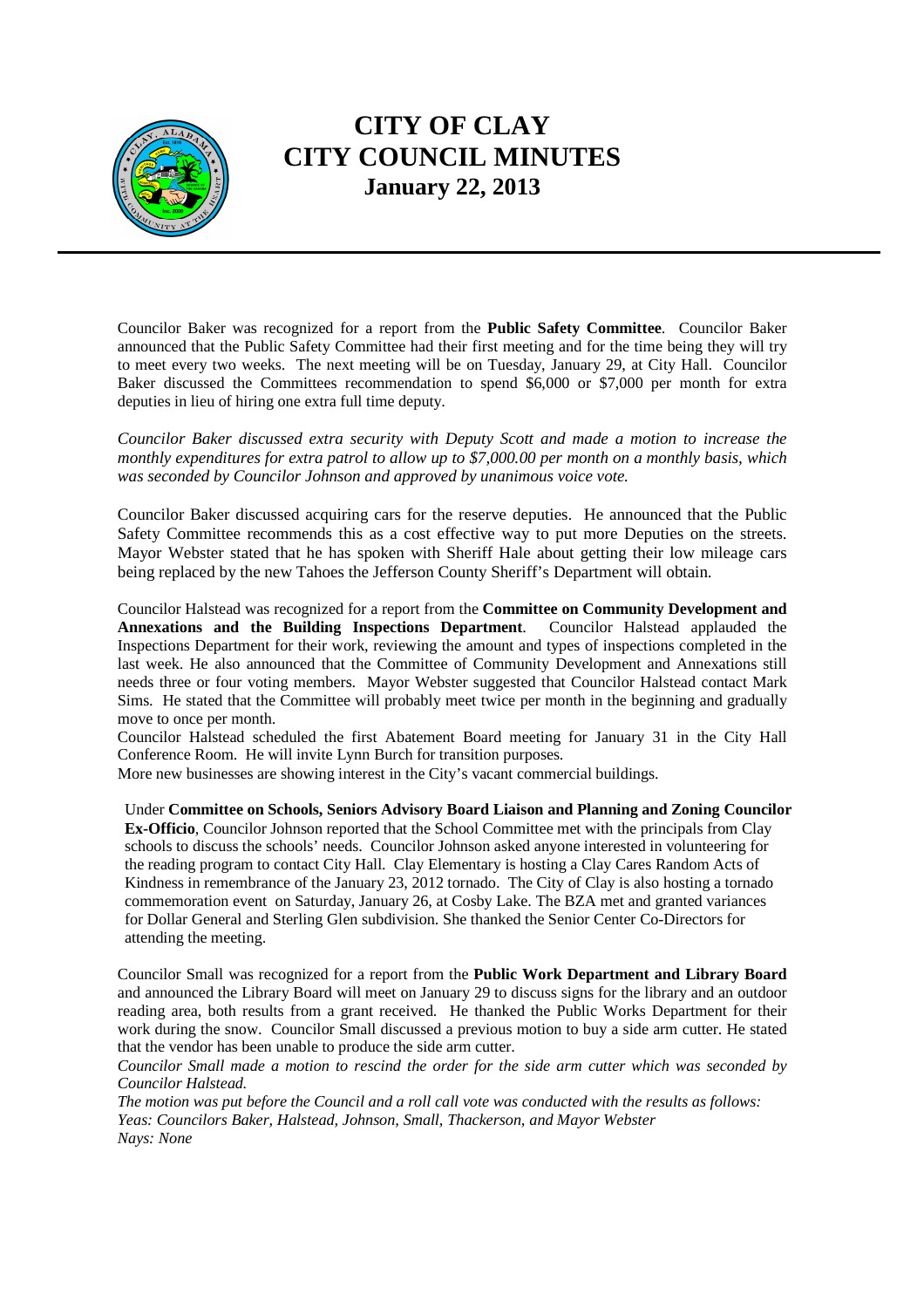

**Councilor Thackerson** was recognized for a report on the **Parks and Recreation Board.** He announced that Park Superintendent Will Collins has extended baseball and softball registration until February 8. The Disc Golf course is progressing well. He announced that the Park Board met last week.

*Councilor Thackerson made a motion to add Rick Rogers to the Park Board, which was seconded by Councilor Halstead an approved by a unanimous voice vote.* 

Councilor Halstead asked about the number of people registered for baseball and baseball. Councilor Baker explained that this is the first year that the City has started registration in January, which has never been done before. City Manager, Ronnie Dixon, clarified that the City is allowing parents to pay a deposit because they do not want finances to be a hindrance for registration. Councilor Thackerson stated that Opening Day will be the first Saturday in April.

Under Reading **of Petitions, Applications, Complaints, Appeals, Communications, etc.** there was nothing to report.

Under the **City Manager's Report**, City Manager Ronnie Dixon reported the account balances in the 4 & 5 Cent Gasoline Fund =  $$105,805.12$ ; 7 Cent Gasoline Fund =  $$124,192.20$ ; Capital Improvement Fund = \$69,836.25; General Fund = \$81,225.89; Library Fund = \$1,485.49; Senior Citizens Fund = \$5,225.44; and Contractors Bond = \$53,302.96.

Councilor Small asked Mr. Dixon about the \$43,000.00 accepted by the City for the roads in the Cross Keys subdivision. Mr. Dixon answered that those funds are in CDs at Regions Bank.

City Manager Ronnie asked the Council to consider a General Services Consulting Contract for Lynn Burch to pay him \$1,000.00 per month for the next 18 months for 40 hours per month of his consulting services. The City will pay him an additional \$25.00 per hour if he is needed for Inspections Services. *Councilor Small made a motion to approve the recommendation for a General Services Contract with Lynn Burch to pay \$1,000.00 per month for 40 hours of his services per month. The motion was seconded by Councilor Halstead and approved by a unanimous voice vote.* 

Mr. Dixon announced that he adjusted the personnel budget to allow for raises for employees who had not received raises in seven years.

Mr. Dixon discussed a letter from D.R. Horton asking the City to accept the roads in the Yorkshire Subdivision. He asked the Council to consider accepting these roads. Councilor Small asked about the current condition of the roads, to which Mr. Dixon answered that they are in good condition currently. City Attorney Alan Summers asked if D.R. Horton provided a bond for these roads. Mr. Dixon answered that the bonds were refunded by the City in 2009.

*Councilor Small made a motion to accept the roads in Yorkshire Subdivision which was seconded by Councilor Thackerson and approved by a unanimous voice vote.* 

Councilor Halstead suggested that these roads be added to the City's list of road responsibilities.

Mr. Dixon then recommended that the Council accept a proposal from Turner Food Systems. They are the largest concession stand food contractor in Central Alabama. He discussed the proposal and the company.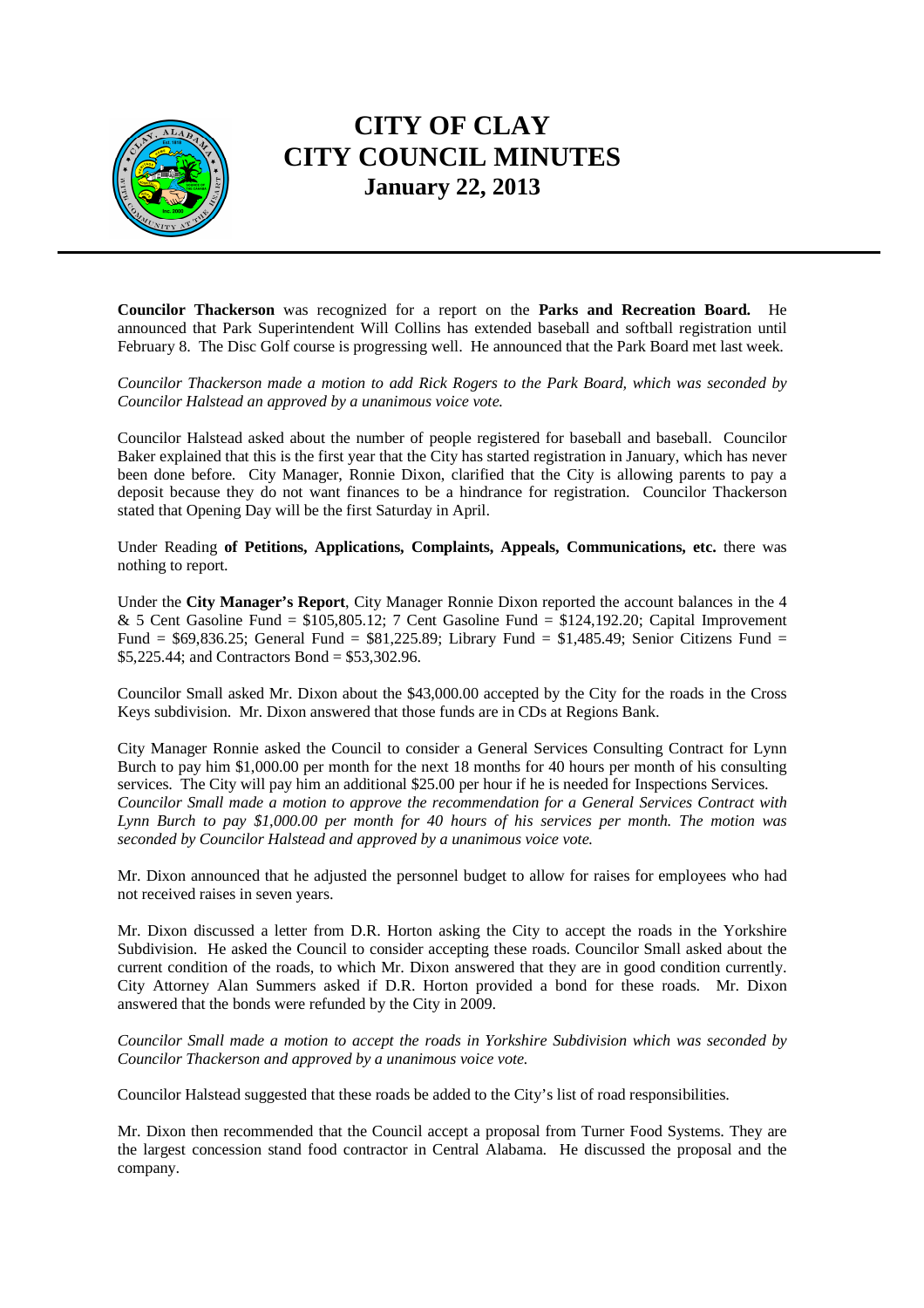

*After discussion, Councilor Halstead made a motion to allow Mayor Webster and/or City Manager, Ronnie Dixon, to enter into a contract with Turner Food Systems, which was seconded by Councilor Small.* 

*The motion was put before the Council and a roll call vote was conducted with the results as follows: Yeas: Councilors Baker, Halstead, Johnson, Small, Thackerson, and Mayor Webster Nays: None* 

Mr. Dixon then introduced the Proposals for Turf Maintenance for the Ballpark. He explained that he contacted the three most recent companies to work on the fields for proposals. Further, he explained that he included an evaluation of the three proposals. Mr. Dixon then recommended that the City Council accept the proposal from Lawn Guard, explaining there are extra items included in this proposal that will benefit the City. He also explained that on a per visit basis, Lawn Guard is the most cost efficient, and that they are a local business. Councilor Halstead asked about the payment schedule. Mr. Dixon answered that they will bill the City quarterly for four quarters. Councilor Baker asked about the Common Area and Practice Fields. Mr. Dixon explained that the proposal covers the common area, practice field, soccer field, and baseball fields. In response to Councilor Thackerson's inquiry, Mr. Dixon explained that the contract will begin on February 1.

*Councilor Thackerson made a motion to accept Lawn Guard's bid for turf maintenance which was seconded by Councilor Johnson. The motion was put before the Council and a roll call vote was conducted with the results as follows:* 

*Yeas: Councilors Baker, Halstead, Johnson, Small, and Thackerson Nays: None Abstain: Mayor Webster* 

Under **Resolutions, Ordinances, Orders and Other Business** Mayor Webster called for a motion to enter into unanimous consent.

*Councilor Small made a motion to suspend the regular rules of order and enter into unanimous consent which was seconded by Councilor Baker.* 

The motion was put before the Council and a roll call vote was conducted with the results as follows: Yeas: Councilors Baker, Halstead, Johnson, Small, Thackerson, and Mayor Webster Nays: None

Mayor Webster introduced Proclamation 2013-01, A Proclamation to Honor Christina Heichelbech, which was read by City Manager Ronnie Dixon.

*Councilor Johnson made a motion to approve Proclamation 2013-01 which was seconded by Councilor Halstead.* 

The motion was put before the Council and a roll call vote was conducted with the results as follows: Yeas: Councilors Baker, Halstead, Johnson, Small, Thackerson, and Mayor Webster Nays: None

Mayor Webster introduced Resolution 2013-03, A Resolution Designating Meeting Times for the Park Board for the Calendar Year 2013, which was read by City Manager Ronnie Dixon.

*Councilor Thackerson made a motion to approve Resolution 2013-03 which was seconded by Councilor Baker.* 

The motion was put before the Council and a roll call vote was conducted with the results as follows: Yeas: Councilors Baker, Halstead, Johnson, Small, Thackerson, and Mayor Webster Nays: None